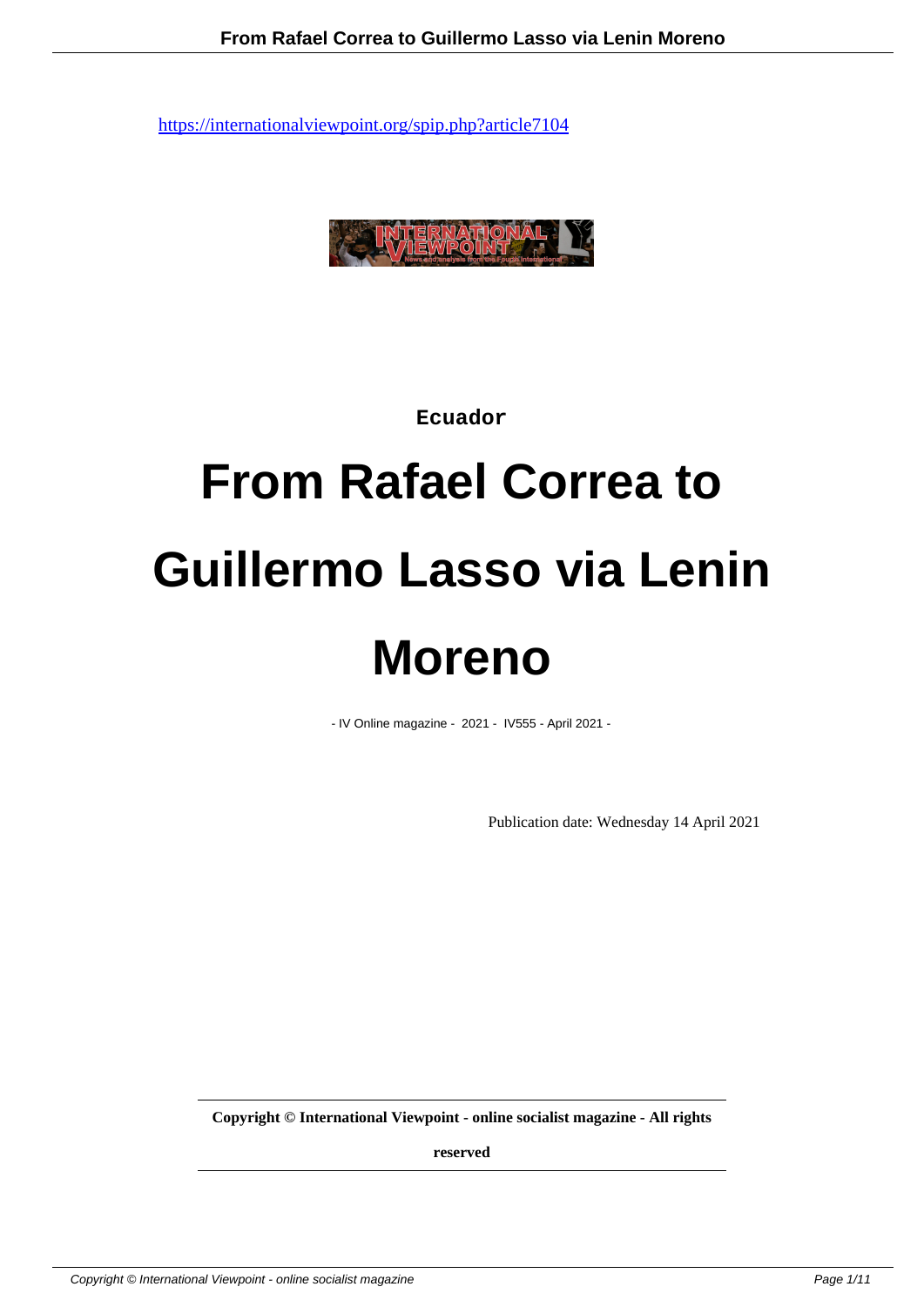**On 11 April 2021, Guillermo Lasso (52,4%), the right-wing candidate, defeated Andres Arauz, the candidate supported by Rafael Correa and part of the Left, by 52.4% vs 47.6% in the second round of ballots for the presidential election. Lasso was elected thanks to the division of the Left, since a significant part of it, which has become deeply diffident of Rafael Correa, called for a null vote. Votes on the popular side, that represented a clear majority in the first round of February 2021, were divided, which made it possible for a former banker to be elected president. The situation is serious for an opportunity to break away from Lenin Moreno's brutal neoliberal policies has been lost. Former banker Lasso, though critical of Lenin Moreno's positions out of sheer electoral calculation, will continue in the same harmful direction: a deepening of neoliberal policies, submission to the private interests of Big Capital, particularly of Ecuador's powerful banking sector and of the import-export industry, and submission to the United States. How can we explain that a significant part of popular votes did not go to Andres Arauz to prevent Guillermo Lasso from getting elected? It can be accounted for by the rejection prompted by Rafael Correa's policies, particularly after 2011, among part of the Left, notably with the CONAIE, the Confederation of Indigenous Nations of Ecuador.**

 The election of Lasso as president opens a new stage in the implementation of policies that will be even more favourable to Ecuadorian Big Capital, to foreign multinational corporations, to an alliance among right-wing presidents in Latin America and to the pursuit or indeed reinforcement of US domination on the continent.

Lasso's victory was anything but predictable for, in the general elections, the two leading political forces were on one hand the political movement supported by Rafael Correa with 42 representatives and on the other Pachakutik, the political extension of the CONAIE with 27 elected members, which was the best parliamentary result ever for the indigenous movement. In the presidential election, the outcome of the first round was clearly in favour of the popular side; indeed, if you added votes for Andres Arauz (a little more than 32%) and those for Yaku Perez (just under 19%) you had a majority, to which could be added part of the votes for a candidate that came fourth under the social-democrat label and had gathered close to 14%. Former banker Lasso came second with 19% but only a very short edge on Yaku Perez, the Pachakutik candidate in February 2021, and 13% less than Andres Arauz. Yaku Perez and the CONAIE first complained about what they called a massive electoral fraud. Then a couple of days after the first round Yaku Perez passed an agreement for mutual support with Guillermo Lasso, an agreement that was soon cancelled by Lasso. Next the CONAIE and other left-wng forces called for a null vote in the second round and refused to vote for Andres Arauz to beat Guillermo Lasso. The CONAIE and Pachakutik were divided on this issue for a right-wing section of Pachakutik called for a vote for Lasso while the president of the CONAIE, Jaime Vargas, had called to vote for Andres Arauz with the support of a majority of indigenous organizations in the Amazonian part of Ecuador. In spite of discordant voices announcing that they would vote for Lasso or for Arauz, the CONAIE confirmed its call for a null vote, which eventually amounted to 16.3% on election day.

The election of Lasso as president opens a new stage in the implementation of policies that will be even more favourable to Ecuadorian Big Capital, to foreign multinational corporations, to an alliance among right-wing presidents in Latin America and to the pursuit or indeed reinforcement of US domination on the continent. The election outcome on 11 April 2021 is a dark signal for the popular side. In order to understand why a significant part of of the popular side refused to vote for Arauz to defeat Lasso, we have to examine the policies implemented by Rafael Correa after he was reelected president in 2010.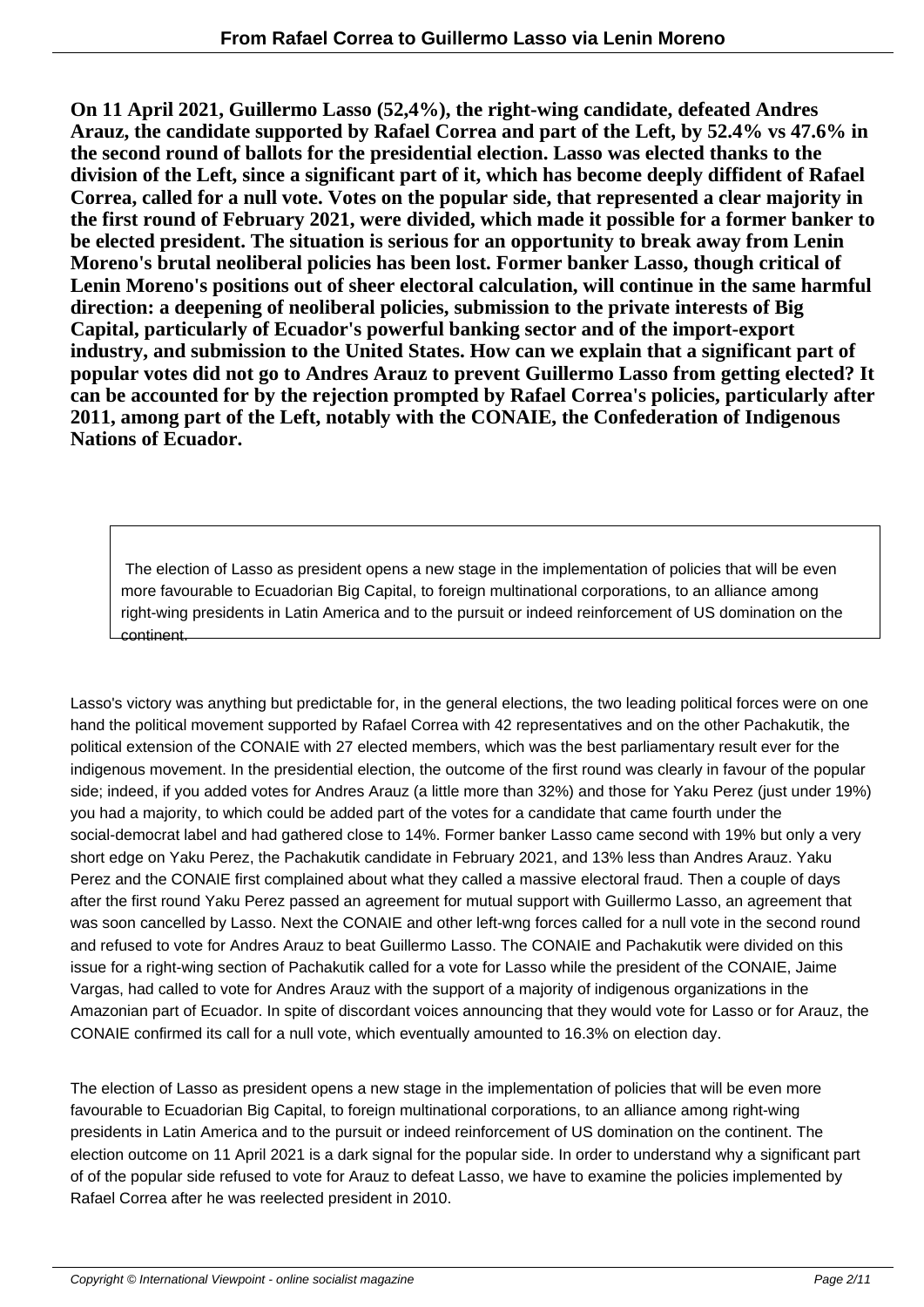## **Reminder of policies implemented by Correa from 2007 to 2010**

As detailed in several former articles, from 2007 to 2010, Ecuador's government led the way in making the sovereign decision of auditing its public debt to identify illegitimate debts and suspend repayment. The suspension of payment of a large part of its commercial debt, followed by its undervalue repurchase, shows that the government was not content with merely expressing outrage. In 2009 it unilaterally restructured part of its external debt and won a victory against privat[e creditors, mainly US b](https://www.cadtm.org/Ecuador-s-poisoned-loans-from-the-World-Bank-and-the-IMF)anks and investment funds. In 2007, at the outset of Correa's presidency, Ecuador's government came into conflict with the World Bank and expelled its permanent representative. Moreover, from 2007 to 2010, under Correa's presidency, a number of important positive policies were initiated: a new constitution was democratically adopted, announcing significant changes which, however, never really materialized; Ecuador put an end to the US military base of Manta on the Pacific coast; Ecuador attempted to set up a Bank of the South with Argentina, Venezuela, Brazil, Bolivia, Uruguay and Paraguay; Ecuador left the WB tribunal.

## **[Raf](https://www.cadtm.org/The-alternative-would-be-a-Bank-of)ael Correa's U-turn from 2011**

2011 marks a U-turn in the policies of the Ecuadorian government on several fronts, whether social, environmental, commercial or concerning debt. The conflicts between the government and a number of significant social movements such as the CONAIE on the one hand, teachers' unions and the student movement on the other, deteriorated. Rafael Correa and his government went ahead with trade negotiations with the EU, making more and more concessions. As for debt, from 2014, Ecuador gradually began to have recourse to international finance markets, not to mention the debts contracted with China. On the environmental front, in 2013 Correa's government abandoned the commitment not to extract oil in a very sensitive part of the Amazon. Correa also condoned patriarchal and reactionary positions on the issue of depenalizing abortion and on the LGBTQI+.

## **The Yasuní-ITT Initiative abandoned in 2013**

The Yasuní-ITT Initiative was presented in June 2007 by Rafael Correa. It consisted of leaving underground 20 % of the country's oil reserves (about 850 million barrels of oil), situated in a region of outstanding biodiversity, Yasuní National Park, in the North-West of the Ecuadorian Amazon. [1] As Matthieu Le Quang explains, "To compensate for the financial losses of non-exploitation, the State of Ecuador asked the countries of the North to make an international financial contribution equivalent to half of what the country would have earned from exploitation (3.6 billion dollars, based on the price of oil in 2007). This was an extremely ambitious policy, particularly the goal of changing the energy matrix of a country which, although expl[oit](#nb1)ing and exporting crude oil, nevertheless remained an importer of its derivatives and dependant on them to generate its electricity." [2] Matthieu Le Quang goes on, "A very strong decision made by the Ecuadorian government was to have registered the Yasuní-ITT Initiative in United Nations Framework Convention on Climate Change (UNFCCC), that is, to have placed the emphasis on the non-emission of greenhouse gases that would result from non-exploitation of oil." In August 2013, Rafael Correa, who had been re-elected for a third presidential mandate in February with ov[er](#nb2) 57 % of votes in the first ballot, announced the end of this project. He justified his decision by the very real lack of commitment from the various countries supposed to finance the non-exploitation of oil in Yasuni-ITT.

 Rafael Correa's failure even to begin abandoning the extractivist-export model was a fundamental flaw of his presidency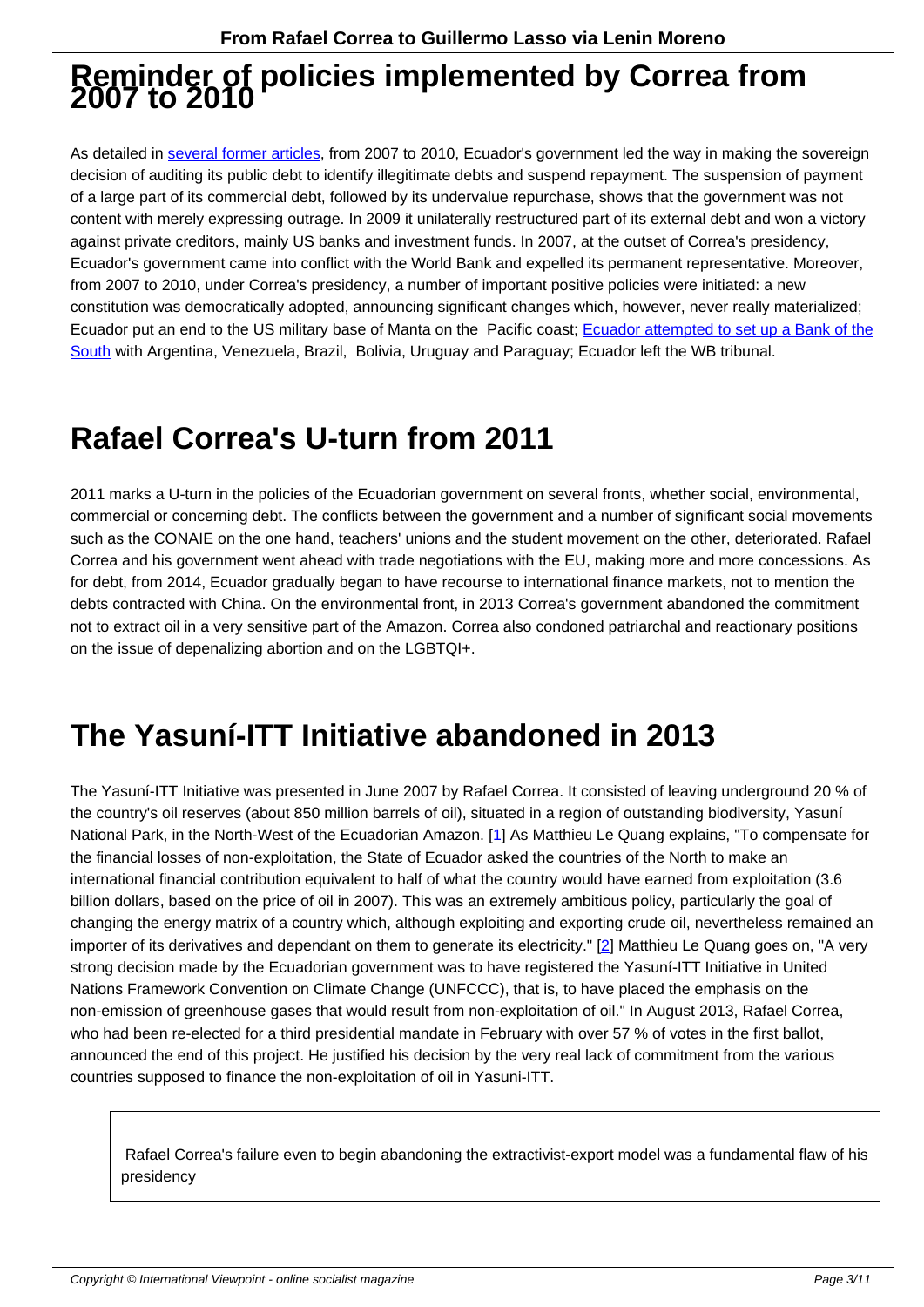Rafael Correa's failure even to begin abandoning the extractivist-export model was a fundamental flaw of his presidency. This model consists of a set of policies aiming to extract from below ground or from the land's surface a maximum of primary goods (such as fossil fuels, minerals or timber...) or to produce a maximum of agricultural produce intended for foreign market consumption, in order to export them on the global market. In the case of Ecuador this means bananas, sugar, African palm, flowers, broccoli. [3] To these should be added the export of farmed prawns and tuna fished on an industrial scale. This model has numerous harmful effects: environmental destruction (open-air mines, deforestation, contamination of running water, salinization/ depletion/ poisoning/ erosion of soils, reduction of biodiversity, greenhouse gas emissions, etc.); destruction of the natural habitat and way of life of entire populations (first peoples and others); depletion of unsustainab[le](#nb3) natural resources; dependency on global markets (stock-markets for raw materials and agricultural commodities) where the prices of export products are determined; salaries kept low to remain competitive; dependency on technologies owned by the highly industrialized countries; dependency for inputs (pesticides, herbicides, seeds whether transgenic or not, chemical fertilizers...) produced by major transnational companies (mostly from highly industrialized countries); dependency on international financial and economic conditions.

François Houtart (1925-2017), who had studied the process unfurling in Ecuador closely and supported Rafael Correa's policies, did not hesitate to express criticism and make it known to the government. Shortly before he died, he wrote the following about the agricultural policies: "These are also short-term policies. They do not take account of natural changes and their long-term effects, of food sovereignty, workers' rights, or the origins of rural poverty. They emphasize an agro-export model presented as an objective without mentioning the consequences." He further stated: "As authors, we asked ourselves in our report whether it was possible to build 21st century socialism from19th century capitalism. (...) Once again as throughout history, it is the rural world and its labourers that pay the price of modernization. It was the case for European capitalism in the 19th century, for the Soviet Union in the 1920s, and for China after the Communist revolution." [4]

## **Rafael Correa and the [s](#nb4)ocial movements: A conflictual relationship**

Rafael Correa's government had great difficulty in taking on board the contributions of a certain number of front line social organizations. Rafael Correa's tendency and the orientation of his political movement Alianza PAIS ("for a proud and sovereign country", in Spanish), most often consisted of side-stepping or ignoring the biggest of the indigenous organizations, the CONAIE, the biggest teachers' union (the National Union of Educators, or UNE), the union of Petroecuador (the national oil company) and a good many other social organizations. All these organizations underwent regular attacks from the executive authority that accused them of mobilizing for corporatist reasons with the aim of defending privileges. Moreover, Rafael Correa did not act upon the historical claim, mainly carried by the CONAIE, for integration of the indigenous component of society in the decision-making process on all the major issues relating to the government's orientations. For its part CONAIE, fighting for the general principles of the Constitution to be transcribed in law, [5] did not hesitate to confront Rafael Correa. On several occasions, the government tried to push measures through without entering into any dialogue with the organizations of the social sectors concerned. This approach is not unlike that adopted by the Lula government in Brazil, when the latter undertook a neoliberal-style reform of the pension system in 2003 (just when, in France, the right-wing government led by Jean-Pierre Raffarin was putti[ng](#nb5) a similar reform in place). Lula conducted his campaign for pension reform by attacking the rights of civil service workers, labelling them as privileges.

 Among the most serious disputes opposing the executive power to Ecuador's social organizations were, on the one hand, the draft bill on water, and on the other, Rafael Correa's policy of opening the economy to private foreign investment in the mining and oil industries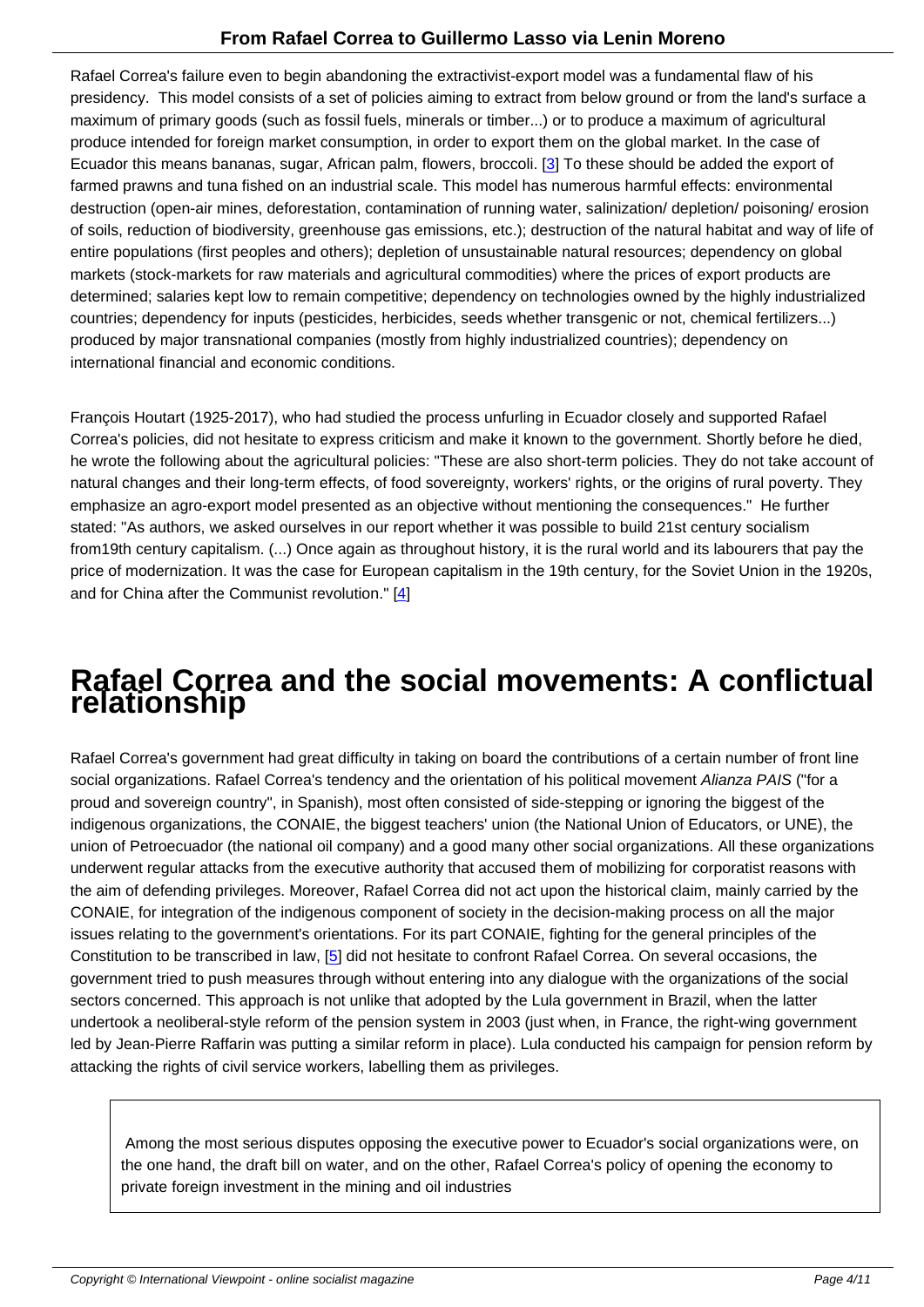Among the most serious disputes opposing the executive power to Ecuador's social organizations were, on the one hand, the draft bill on water, and on the other, Rafael Correa's policy of opening the economy to private foreign investment in the mining and oil industries. [6] At a special meeting held on 8 and 9 September 2009 in Quito, the CONAIE did not spare the Correa government's policies that it stigmatized as neoliberal and capitalist. [7] The CONAIE "demand[ed] of the State and the government that they nationalize the country's natural resources and instigate an audit of concessions in the domains of oil, mining, aquifers, hydraulics, telephone, radiophone, television and environmental services, external debt, t[ax](#nb6) collection and the resources of the social security" and also "the suspension of all concessions (extractive, oil, forestry, aquifer, hydro-electric and those linked to biodiv[ers](#nb7)ity)". [8] After 30 September 2009, the CONAIE took action, organizing rallies, blocking roads and bridges against a draft bill on water. President Correa reacted against these anti-government mobilizations first by refusing any kind of negotiation, then by casting suspicion on the indigenous movement by claiming that Right-wing forces were at the heart of it, especially former president Lucio Gutiérrez. But finally the CONAIE obtained public negotiations at t[he](#nb8) highest level. Thus 130 indigenous delegates were received at the seat of the government by President Correa and several ministers, and they finally managed to get the government to back down on several points, notably the instigation of a permanent dialogue between the CONAIE and the Executive, with amendments on the draft bills on water and the extractive industries.

Another social conflict also broke out against the government with the mobilization of teachers, under the aegis of the main union of the profession, the UNE, in which the MPD [9] party is extremely influential. There too, the conflict finally led to dialogue. In November and December 2009 a third social front emerged with the protest movement in universities against a draft reform which aimed in particular to reduce the autonomy of universities, something that is considered in Latin America to be an irreversible element [of](#nb9) social progress and a guarantee of independence regarding political authorities.

All in all, Rafael Correa's government soon showed serious limitations when it came to defining policies involving the point of view of the social movements without the latter having to make their point through a power struggle. In 2010 and 2014, there was major social mobilization against the Correa government's policies. The list of demands upheld by organizations which, led by CONAIE, called for people to join the struggle in June 2014 speaks volumes about the government's orientation: resistance against mining and oil extraction, against the criminalization of social protest, against the new Labour legislation; demands for a different policy for energy and water; for the rights of indigenous communities and especially the refusal of ethnic community school closures; [10] rejection of the Constitutional reform which would enable unlimited electoral mandates; rejection of the free-trade agreement to be signed with the European Union.

In December 2014 Rafael Correa wanted to expel the CONAIE from its premises which incited the CADTM, like numerous other organizations, both Ecuadorian and foreign, to insist that the government renounce this decision. [11 ] The government backed down. At the end of 2017, Rafael Correa's government wanted to withdraw legal personality from a left-wing ecological organization called Acción Ecológica. Again, it took a wave of national and international protest to get the authorities to finally give up this infringement of liberties. [12]

### **Conclusion on Rafael Correa's presiden[cy](#nb12)**

From the beginning of his first mandate, Rafael Correa took care to include both ministers from the left and ministers with more or less direct links to different sectors of the traditional Ecuadorian capitalist class in composing his government, which led to constant arbitration. As time passed, Correa made more and more concessions to big capital, both on the national and the international level.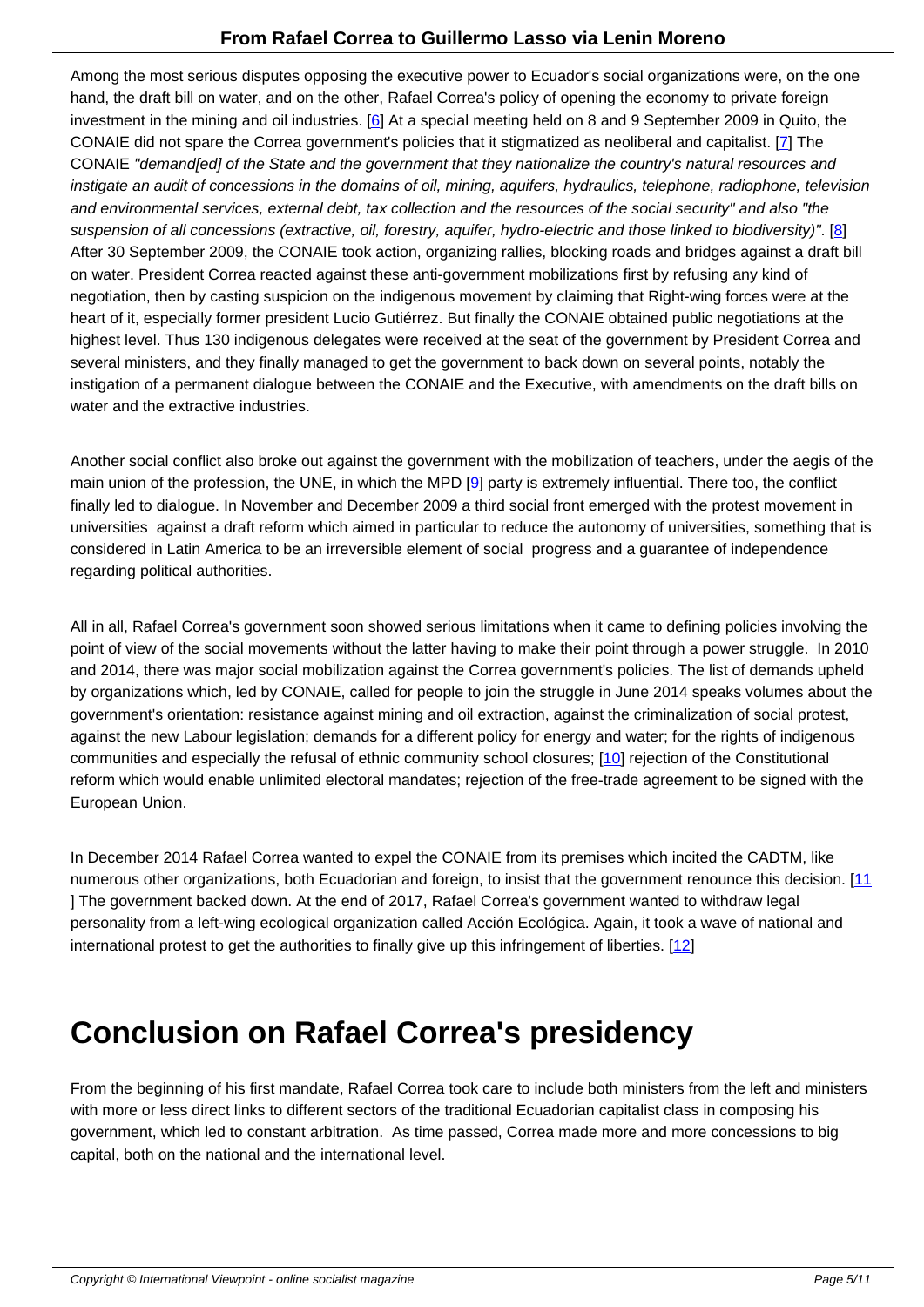Despite a discourse in favour of changing the productive model and of 21st century socialism, Correa, in ten years of 21st century presidency, did not initiate profound modification of the country's economic structure, of property relations or of relations between social classes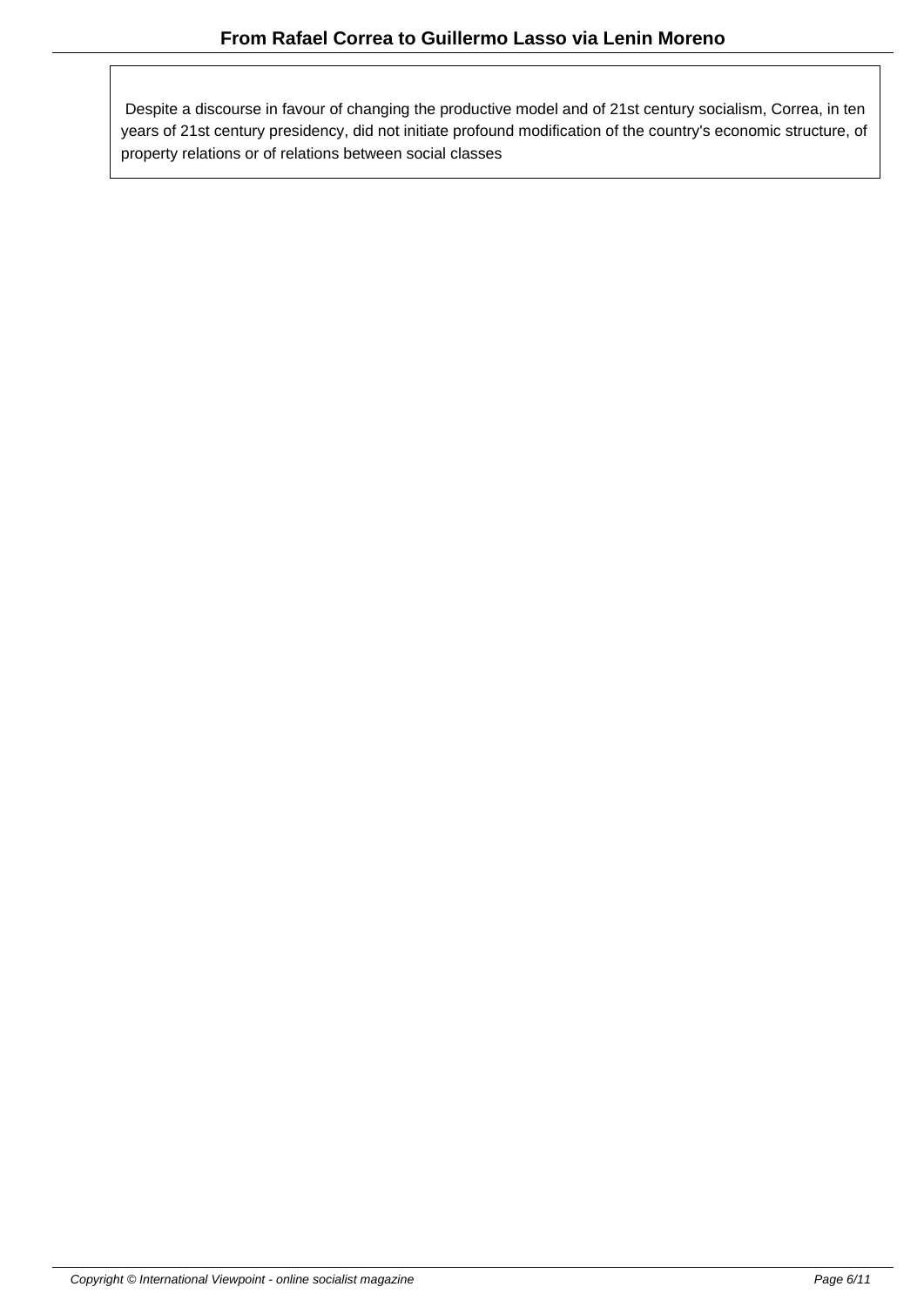Despite a discourse in favour of changing the productive model and of 21st century socialism, Correa, in ten years of 21st century presidency, did not initiate profound modification of the country's economic structure, of property relations or of relations between social classes. Alberto Acosta, formerly minister of energy in 2007, president of the Constituent Assembly in 2008 and an opponent of Rafael Correa's since 2010, wrote with his colleague John Cajas Guijarro: "the absence of structural transformation means that Ecuador remains a capitalist economy tied to exporting raw materials and therefore tied to long-term cyclical behaviour dependent on the demands of the transnational accumulation of capital. This long-term cyclic behaviour is due to the contradictions inherent in capitalism, but is also strongly influenced by dependency on massive exportation of barely transformed raw materials (extractivism). In other words, capitalist exploitation - of both labour and nature following international demands, keeps Ecuador 'chained' to a succession of ups and downs which originate as much within the country as abroad." [ 13]

## **[L](#nb13)enin Moreno or the return to neoliberal policies and to submission to US interests**

In 2017, at the end of Rafael Correa's presidential mandate and just when he was succeeded by President Lenin Moreno (the candidate Correa had supported), the country's debt surpassed the level attained 10 years earlier. Rapidly Lenin Moreno turned once more to the IMF. That led to massive popular protests in September-October 2019 which obliged the government to capitulate to the people's organizations and abandon the decree which had triggered the revolt.

We should remember that Correa's government offered asylum to Julian Assange in the Ecuadorian embassy in London from June 2012 onward. Correa resisted pressure from the UK and the US, demanding that Assange be delivered to them. Lenin Moreno, who succeeded Rafael Correa in 2017, disgraced himself by handing Assange over to the British justice system in April 2019 and by withdrawing the Ecuadorian citizenship that Correa's government had granted him in 2017.  $[14]$ 

 In 2019, Lenin Mo[ren](#nb14)o acknowledged Juan Guaido as president of Venezuela whereas the latter was calling for a US armed intervention to overturn the government of the elected president Nicola Maduro

In 2019, Lenin Moreno acknowledged Juan Guaido as president of Venezuela whereas the latter was calling for a US armed intervention to overturn the government of the elected president Nicola Maduro.

En 2020, Lenin Moreno signed another humiliating agreement with the IMF and in 2021 he tried to have a bill voted that would make the Central Bank completely independent of the government and thus even more closely subjected to the interests of private banks.

 His popularity faded to nothing: in the last polls, Lenin Moreno had a mere 4.8% approval rating. Candidates supported by Moreno at the general elections and in the first round of the presidential election in February 2021 did not get more than 3% of the votes.

## **The programme of Guillermo Lasso, elected president in Ecuador on 11 April 2021 and the new stage**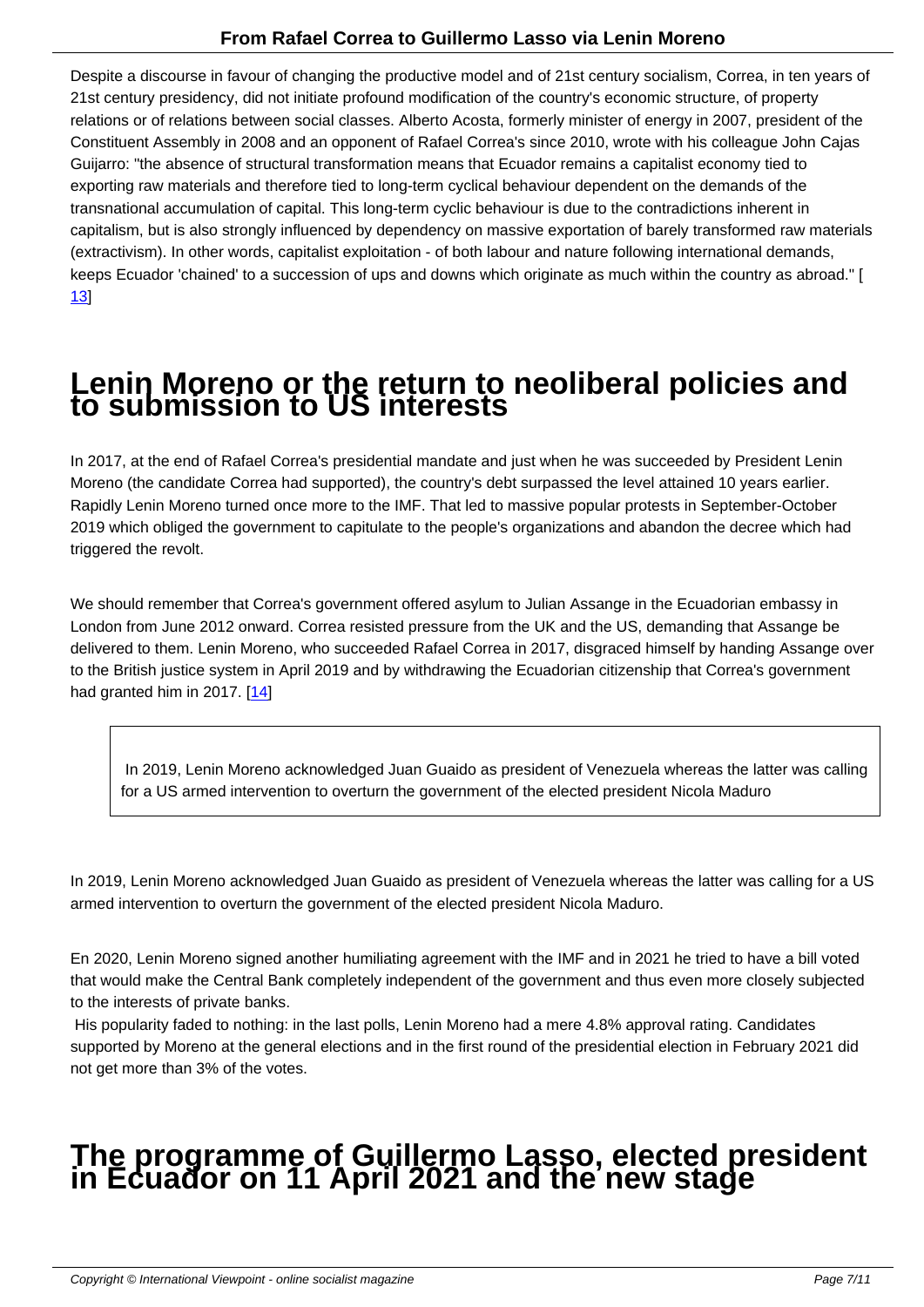When Rafael Correa became president of Ecuador in 2007, it was thanks to the social mobilizations that punctuated the years from 1990 until 2005. Without them, his proposals would never have received the attention they got and he would not have been elected. Unfortunately, after a very good start, he clashed with a significant part of the social movements and opted for modernization of extractivist-export capitalism. Then his successor, Lenin Moreno, broke away from Rafael Correa's policies and went back to brutal neoliberalism.

 It is fundamental for the future of the popular camp to radically and actively oppose the government that Lasso will form

This hard-line neoliberal policy will be further developed by Guillermo Lasso. He has clearly announced that he wants to lower taxes on companies, to attract foreign investment, to give even more freedom to bankers, to consolidate the policy of free trade by joining the Pacific Alliance. It is likely that Guillermo Lasso will try to somehow integrate leaders linked to Pachakutik and the CONAIE into his government or administration. If this succeeds, the CONAIE and Pachakutik will emerge even more divided than they were on the eve of the run-off elections. It is fundamental for the future of the popular camp to radically and actively oppose the government that Lasso will form.

#### **Ecuador's future with Guillermo Lasso as president**

Once again, only social mobilization will end these policies and bring back the measures of anti-capitalist structural change indispensable for emancipation. In 2019 the CONAIE and a whole range of trade union organizations, feminist associations and ecologist collectives drew up an excellent alternative proposal to capitalist, patriarchal and neoliberal policies: this should constitute the basis of a vast government programme. [15]

The issue of rejecting the policies of the IMF, the World Bank and illegitimate debt will be back at the heart of the social and political battles. [16] In a document made public in July 2020 by more than [180](#nb15) Ecuadorian people's organizations can be found the following demand: "suspension of payment of external debt and an audit to be carried out on external debt accumulated between 2014 and the present, as well as citizen controls of how the debts contracted were utilized." [[17\]](#nb16)

## **Final consi[de](#nb17)rations on the election on 11 April 2021**

With 98.84% of votes counted,

- Arauz got 47.59%, which corresponds to 4,100,283 votes.
- Lasso got 52.4%, which corresponds to 4,533,275 votes.
- Null votes: 16.33%, which corresponds to 1,715,279 votes.
- Total of voters: 10,501,517 voters.
- Absenteeism: 2,193,896 people.

Null votes reached 9.5% in the first round; the null vote increased by 6.83% between the first and second rounds; in terms of votes this yields:

• Null votes February 2021: 1,013,395 votes.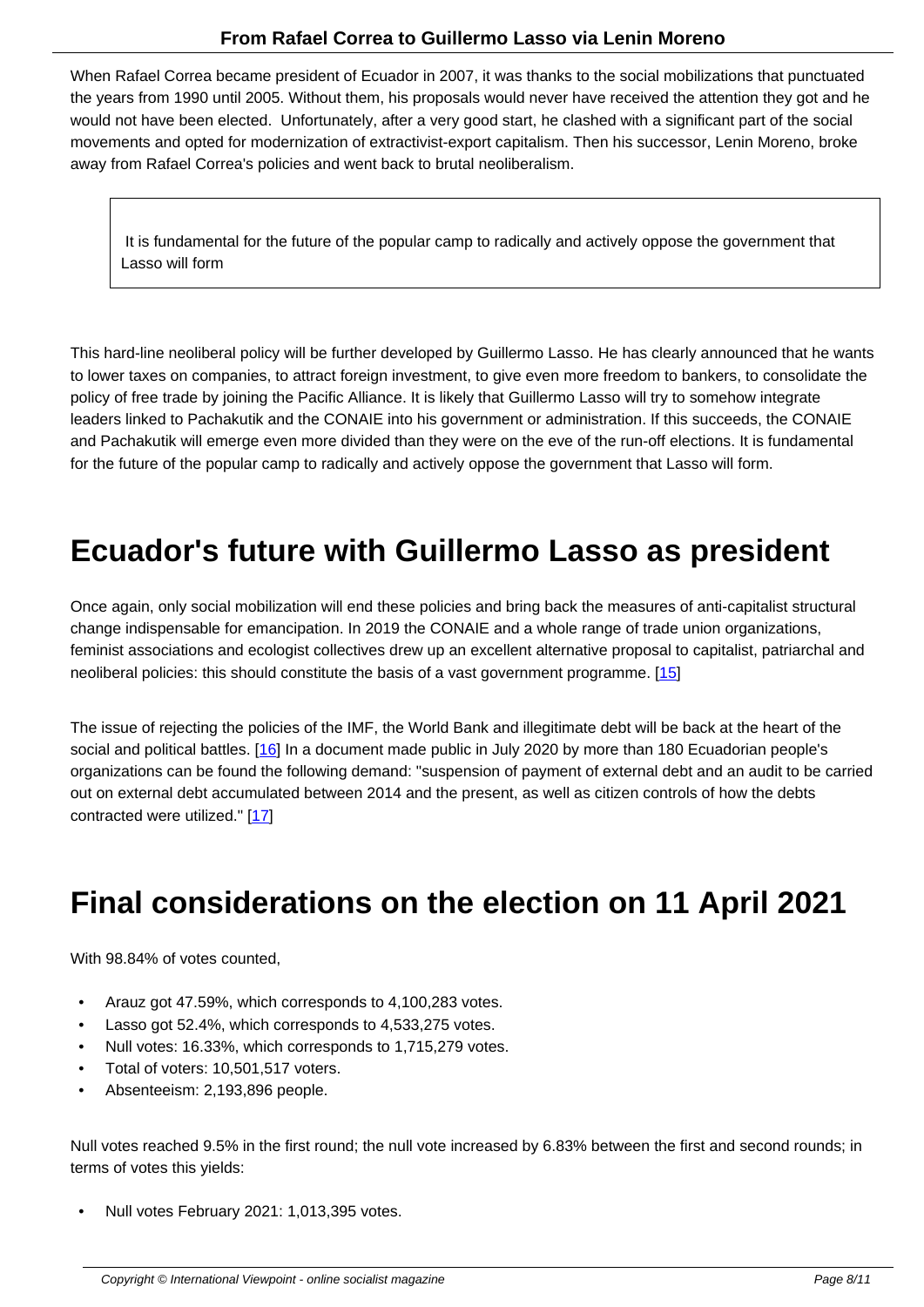- $\frac{1}{2}$  votes April 2021: 1,715,279 votes.
- Difference: +701,884 votes.

All in all, a large part of this difference can be traced to the campaign led by Pachakutik, the Conaie, social movements and left-wing organizations that did not support Correa's candidate. This means that less than half of their voters chose a null vote; remember that Yaku Pérez had got 19.39% in the first round, i.e. 1,798,057 votes. Assuming that a majority among those voters follow Pachakutik, this means that 39% of its voters opted for a null vote. As it is likely that other sectors opted for an null vote, it is a fair assumption that the null votes related to Pachakutik be around 30% of its voters. In other words, one Pachakutik voter out of three opted for a null vote, probably the most reliable and determined Pachakutik voters.

Unfortunately the remaining 70% mostly went to Lasso, probably in rejection of Correa's heritage in terms of a history of aggression against the popular movement; but this still means a right-wing vote, thus reneging their votes in the first round.

This also shows how fragile a vote for an alternative away from polarization between Correism and traditional Right is.

It further shows that if the CONAIE, Pachakutik and other left-wing organizations had called to vote against Lasso or for Arauz, it was perfectly possible to defeat Lasso and put pressure on Arauz for him to take into account the demands formulated both in the CONAIE text of October 2019 and in the proposal by the parliament of the peoples of July 2020. Those are excellent statements that are further left than the content of Yaku Perez' electoral campaign for the first round or Andres Arauz' programme.

#### 14 April 2021

To find out more about Ecuador over the last 20 years see

- Ecuador's poisoned loans from the World Bank and the IMF;
- Équateur : Les résistances aux politiques voulues par la Banque mondiale, le FMI et les autres créanciers entre [2007 et 2011 \(in English soon...\);](https://www.cadtm.org/Ecuador-s-poisoned-loans-from-the-World-Bank-and-the-IMF)
- [In defence of the rights of indigenous and peasant communities against Chevron: Open letter to the President of](https://www.cadtm.org/Equateur-Les-resistances-aux-politiques-voulues-par-la-Banque-mondiale-le-FMI) [Ecuador;](https://www.cadtm.org/Equateur-Les-resistances-aux-politiques-voulues-par-la-Banque-mondiale-le-FMI)
- [We denounce the renegotiation of the debt by Lenín Moreno](https://www.cadtm.org/In-defence-of-the-rights-of-indigenous-and-peasant-communities-against-Chevron)'[s government.](https://www.cadtm.org/In-defence-of-the-rights-of-indigenous-and-peasant-communities-against-Chevron)

Translated from the French by Snake Arbusto, Vicki Briault and Christine Pagnoulle for CADTM.

#### PS:

If you like this article or have found it useful, please consider donating towards the work of International Viewpoint. Simply follow this link: Donate then enter an amount of your choice. One-off donations are very welcome. But regular donations by standing order are also vital to our continuing functioning. See the last paragraph of this article for our bank account details and take out a standing order. Thanks.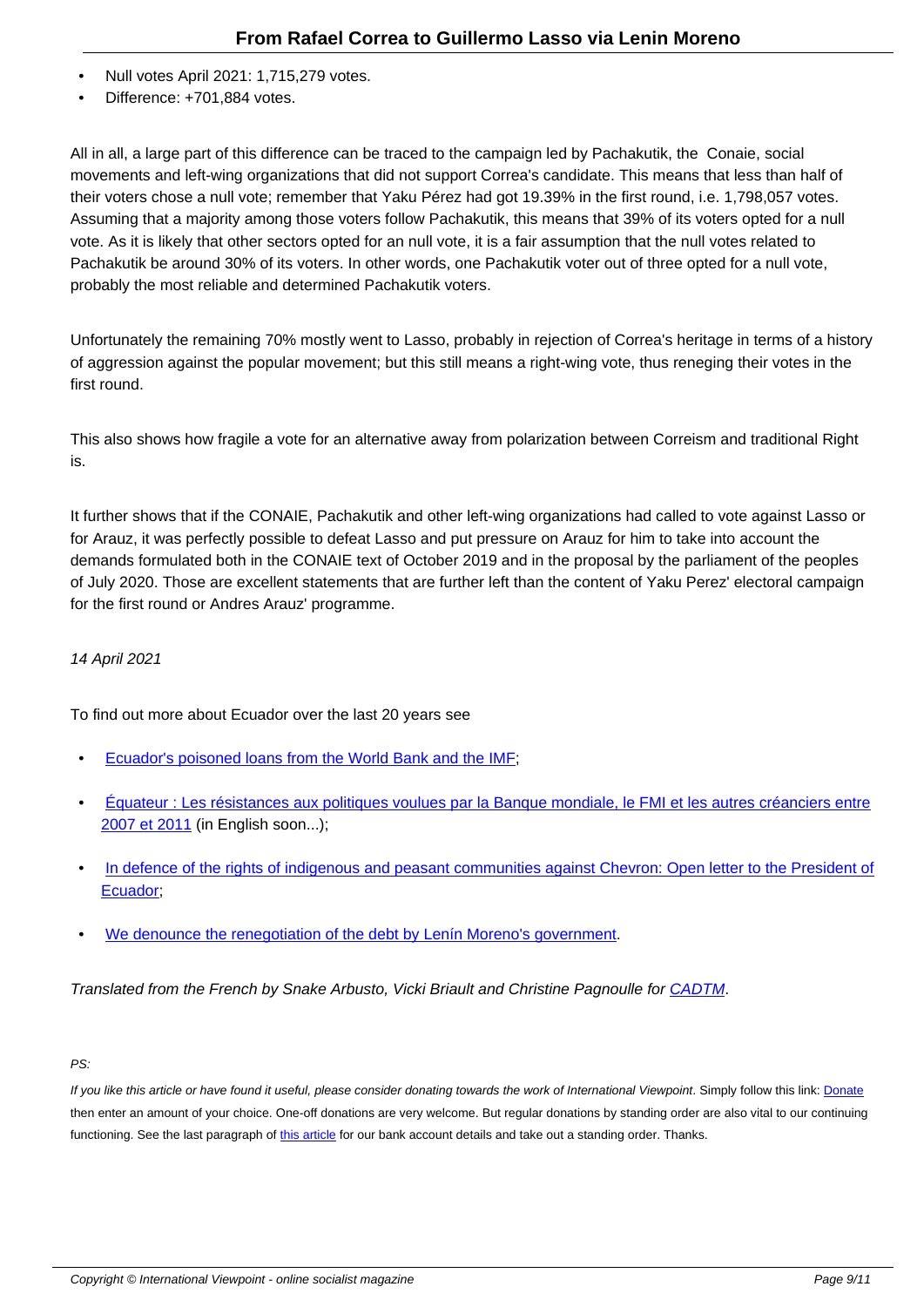[1] For a presentation of the project in 2009, see Alberto Acosta interviewed by Matthieu Le Quang "Le projet ITT: laisser le pétrole en terre ou le chemin vers un autre modèle de développement" (The ITT Project: leave the oil in the ground or the path towards another model of development) published 18 September 2009, http://www.cadtm.org/spip.php?page=imprimer&id\_article=4757 (in Spanish and French).

[[2](#nh1)] Matthieu Le Quang interviewed by Violaine Delteil, "Entre buen vivir et néo-extractivisme : les quadratures de la politique économique équatorienne" (Between good li[ving and neo-extractivism: how Ecuador](http://www.cadtm.org/spip.php?page=imprimer&id_article=4757)'[s economic policy squa](http://www.cadtm.org/spip.php?page=imprimer&id_article=4757)res up) in Revue de la Régulation, Semester 1, 2019, https://journals.openedition.org/regulation/15076 [accessed 30 December 2020] (French only).

[[3](#nh2)] Regarding broccoli production in Ecuador, François Houtart wrote: "Mention should be made of the 2013 study on broccoli production in the Pujilí r[egion, in the province of Cotopaxi. 97 % of brocc](https://journals.openedition.org/regulation/15076)oli production is exported mainly towards countries capable of producing their own broccoli (the United States, EU, Japan), for reasons of comparative advantages (low salaries, less demanding environmental laws, etc.). The production company monopolizes water resources, leaving insufficient water for the needs of the neighbouring communities. They also 'bombard' rainclouds t[o](#nh3) deflect showers from the broccoli fields to the surrounding area. Chemical products are used within the legal limit of 200m of human habitations. Polluted water runs into the rivers. Workers' health is affected (skin, lungs, cancer). Contracts are drawn up partly on a weekly basis, with a foreman who gets 10% of the workers' salaries. Overtime is often not paid. The company that transforms the broccoli for export works 24 hours round the clock, in three shifts. Workers are often obliged to work on two successive shifts. Trade unions are prohibited. Moreover, of the two firms, which have now merged, one had its capital in Panama and the other in the Dutch Antilles." https://www.cadtm.org/Ecuador-Un-factor-de-control-de-la (in Spanish only)

[4] The original text in Spanish: "Estas políticas son también a corto plazo. No tienen en cuenta los cambios naturales y sus efectos a largo plazo, [la soberanía alimentaria, los derechos de los trabajadores,](https://www.cadtm.org/Ecuador-Un-factor-de-control-de-la) el origen de la pobreza rural. Se acentúa un modelo agro-exportador presentado como una meta, sin indicar las consecuencias." "Como autores, nos hemos preguntado en nuestro informe, si era posible construir el socialismo del siglo XXI con el capitalismo del siglo XIX ¿(...) Una vez más en la historia, es el campo y sus trabajadores los que pagan el precio de la [m](#nh4)odernización. Fue el caso del capitalismo europeo en el siglo XIX, de la Unión Soviética en los años 20 del siglo XX, de China, después de la Revolución comunista." https://www.cadtm.org/Ecuador-Un-factor-de-control-de-la

[5] See Floresmillo Simbana "Movimiento indígena y la revolución ciudadana": https://www.cadtm.org/Movimiento-indigena-y-la

[6] Ecuador's economy is based mainly on oil revenues. It is important to bear in mind that in 2008, oil represented 22.2% of GDP, 63.1% of [ex](#nh5)[ports and 46.6% of the State](https://www.cadtm.org/Movimiento-indigena-y-la)'[s general budget.](https://www.cadtm.org/Movimiento-indigena-y-la)

[[7](#nh6)] Asamblea Extraordinaria de la CONAIE: Resoluciones de Nacionalidades y Pueblos, "Declarar al gobierno de Rafael Correa como gobierno neoliberal y capitalista por sus acciones y actitudes", accessible at: https://kaosenlared.net/resoluciones-de-los-pueblos-y-nacionalidades-del-ecuador/ (in Spanish).

[8] Ibid.

[9] MPD: Popular Democratic Movement, the electoral arm of the Marxist-Leninist (Maoist) Communist Party of Ecuador.

[10] Concerning the Correa government's intention to close the community schools, François Houtart wrote in 2017: "the plan to close 18 000 [co](#nh9)mmunity schools (known as 'poverty schools') in favour of 'millennium schools' (early 2017: 71 were built, 52 under construction and by the end of 2017, 200 were functioning) highlights the problems. No doubt these millennium schools are well-equipped, with competent teachers, but they belong to a philosophy which breaks away from traditional life, opening up to a modernity which is now called into question because of its social [and](#nh10) environmental consequences. Nor do they easily fulfil the constitutional right to a bilingual education. Furthermore, in several cases, the transport system has not been adequate to needs and obliges students to walk for hours on badly maintained paths, which also results in high rates of absenteeism." https://www.cadtm.org/Ecuador-Un-factor-de-control-de-la

[11] See Letter from the CADTM Ayna to Rafael Correa, President of Ecuador, published 27 December 2014 https://www.cadtm.org/[Lettre-du-CADTM-Ayna-a-Rafael](https://www.cadtm.org/Ecuador-Un-factor-de-control-de-la)

[[12](#nh11)] See in Spanish "Acción Ecológica, ¡ GRACIAS !", published 17 January 2017, https://www.cadtm.org/GRACIAS